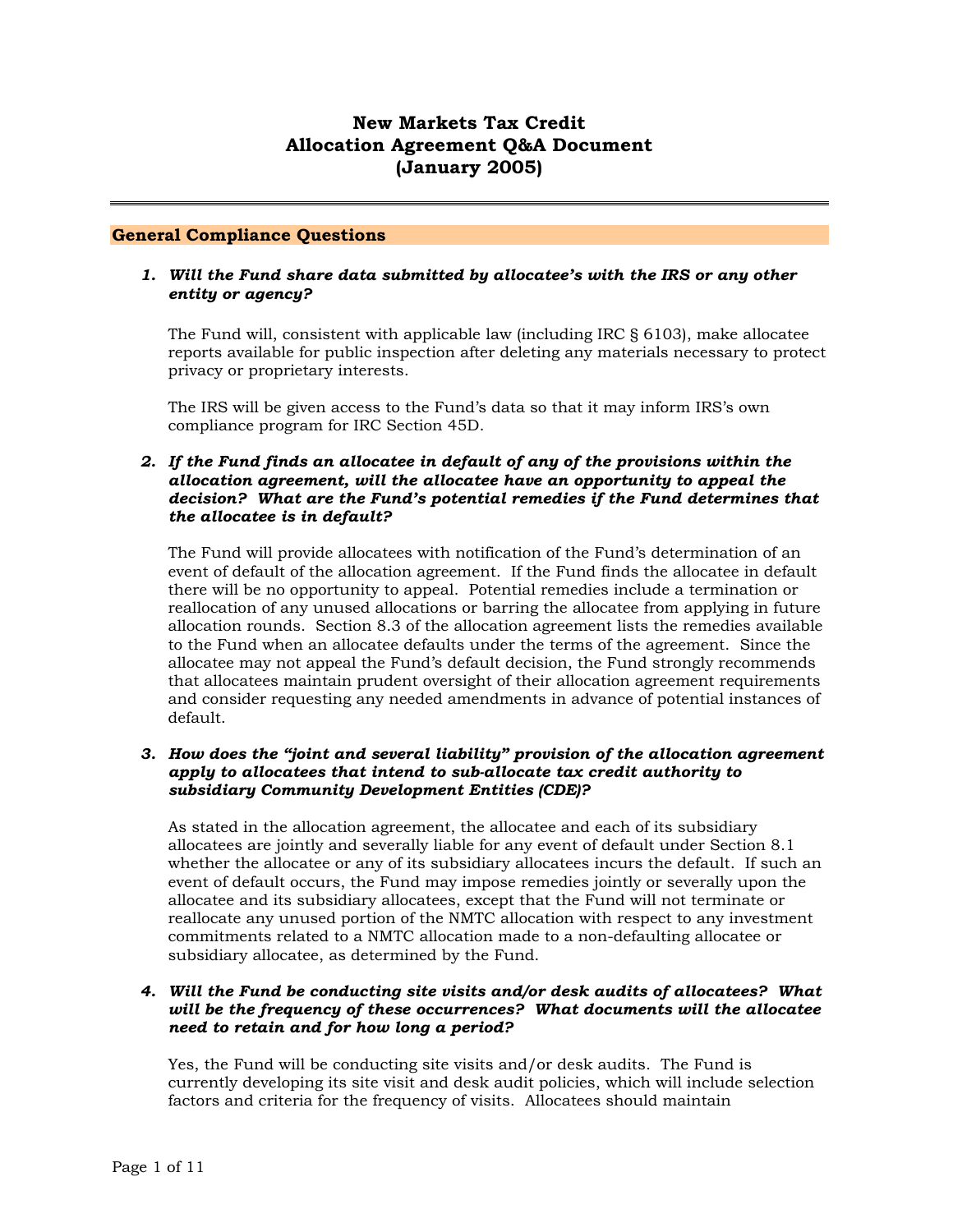documentation that will support compliance with the terms and conditions of the allocation agreement, particularly Sections 3.2 and 3.3. Further guidance will be provided as it is approved and adopted by the Fund.

## *5. Given the prohibition on claiming both a NMTC and receiving a BEA award for the same investment, what will the Fund's course of action be if an allocatee's bank investor is also a BEA applicant, and the bank lists its Qualified Equity Investment (QEI) in the allocatee (a CDFI/CDE allocatee) as a BEA eligible transaction?*

Most likely, the Fund will discover this at the time of the BEA application review and will prohibit the bank from claiming a BEA award for the investment. The Fund also reserves the right to declare the bank in default of its BEA award agreement, should it discover at a later time that an award was inappropriately made.

# *6. Can allocatees rely on data from the CDFI Fund's Information and Mapping System (CIMS) for the purposes of determining whether transactions are located in NMTC eligible low-income communities?*

Yes. Both the CDFI Fund and the Internal Revenue Service will treat as eligible any otherwise qualifying QLICI that is made in a census tract identified under CIMS as being made in a NMTC eligible low-income community – provided that the census tract in question was identified as eligible in CIMS at the time the QLICI was closed. Closed shall be defined as an investment for which the allocatee has distributed cash proceeds from a qualified equity investment to the qualified low-income business or CDE. Allocatees are advised to maintain relevant CIMS geocoded data reports and maps, as necessary, to demonstrate to the Fund and/or to the IRS that a census tract was in fact eligible at the time of investment.

## *7. Is the CIMS data subject to change? If so, can allocatees continue to rely on the CIMS data?*

Yes, the CIMS data is subject to future changes. As stated above, allocatees can rely on current CIMS data to make investments. In the event that the data is updated or modified, as it will likely be once the Fund incorporates OMB Bulletin 04-03 (which re-defined Metropolitan Statistical Areas), allocatees should retain the CIMS geocoded data reports and maps demonstrating that the census tract met the NMTC lowincome criteria at the time of investment.

## *8. As a result of operational upgrades made to CIMS in February of 2004, approximately 500 census tracts that had previously been identified as NMTCeligible were deemed to be no longer eligible. Will the Fund be providing a transition period so that allocatees that made investments in those census tracts, or had intended to make investments in those census tracts, will be held harmless for these transactions?*

Yes. First and second round NMTC allocatees shall be permitted to make QLICIs in these census tracts, provided that the investment: 1) otherwise qualifies as a QLICI; and 2) is made by the allocatee on or before July 31, 2005 or is a follow-on investment to a QLICI that was made by the allocatee on or before July 31, 2005. In the case of a follow-on investment, it is incumbent upon the allocatee to maintain records (e.g., subscription agreements, loan documents, disbursement schedules) to demonstrate that the follow-on investment is directly tied to the initial QLICI.

A list of the approximately 500 census tracts that qualify for this special dispensation can be found on the Fund's website at [www.cdfifund.gov.](http://www.cdfifund.gov/)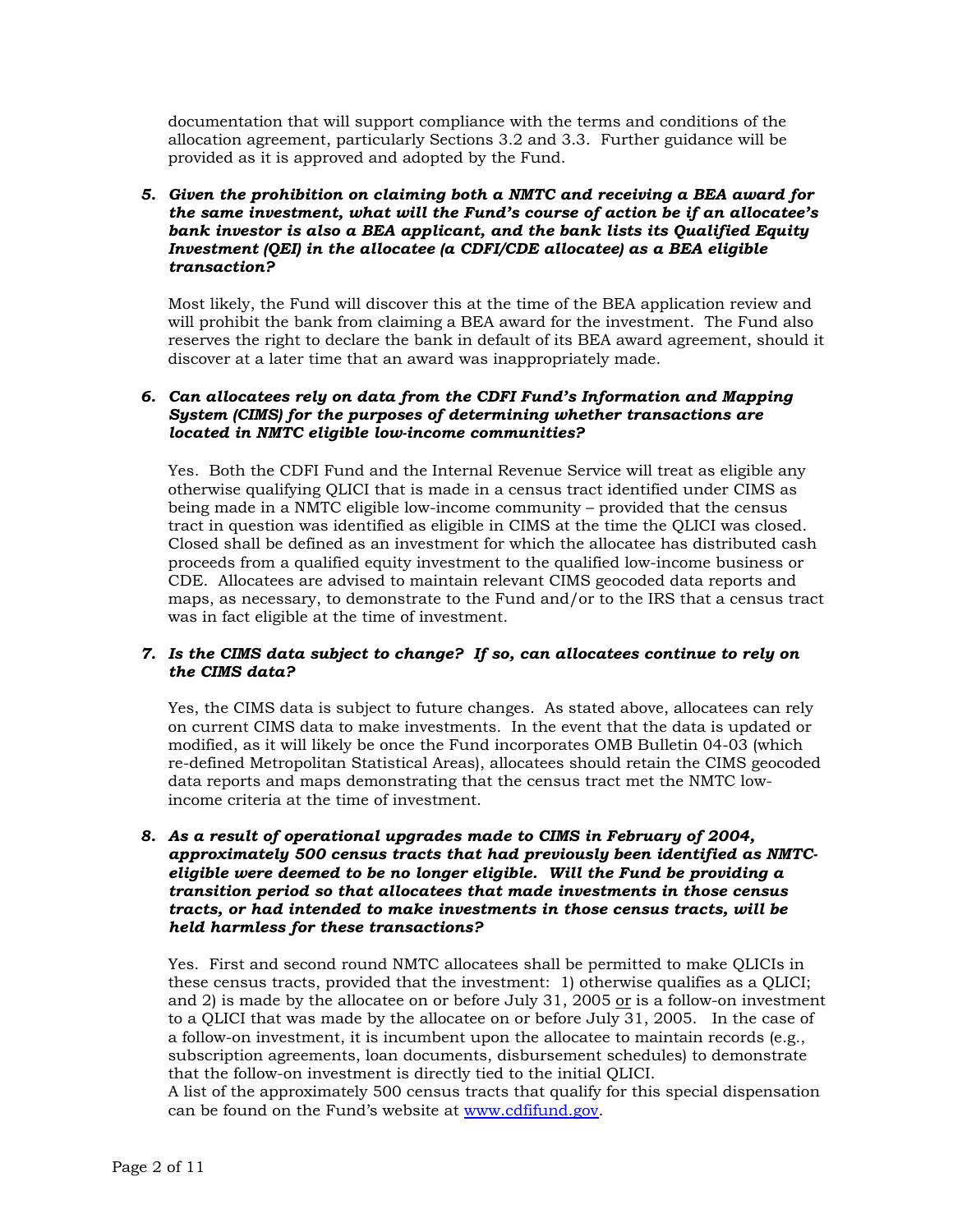## **Questions Regarding Sections 3.2 (Uses of NMTC Allocation)**

*9. If an allocatee is providing loans to or investments in other CDEs, how will the Fund monitor compliance with the provisions of Section 3.2? Will the Fund only consider the initial Qualified Low-Income Community Investment (QLICI) into the other CDEs, or will the Fund look through the CDEs to the end Qualified Active Low-Income Community Business (QALICB) recipients?* 

The Fund will look through to the end QALICB recipient for the purposes of monitoring specific provisions under Section 3. 2 of the allocation agreement including compliance with the service area requirement, the better rates and terms requirement, and the areas of higher distress requirement. Allocatees are required to provide the Fund with transaction level data via the Fund's Community Investment Impact System (CIIS), even if an allocatee uses multiple layers of CDEs to execute its QLICIs. For example, to determine compliance with the service area provision in Section 3.2 for an allocatee that invests in other CDEs, the allocatee will submit census tract information of the end QALICB recipient that receives the QLICI proceeds to determine if the QALICB recipient was located in the service area as defined in Sec. 3.2. The location of the recipient CDE (or CDEs) is of no bearing.

## *10. If an allocatee elects to transfer allocations to a subsidiary allocatee (i.e. a subsidiary CDE listed in Section 3.2 of its allocation agreement), will the Fund monitor compliance with Section 3.2 separately by each subsidiary or on a consolidated basis for all subsidiary allocatees that are parties to the allocation agreement?*

The Fund will monitor compliance on a consolidated basis for the total allocation amount. For example, if ABC allocatee receives a \$1 million allocation and under Section 3.2 of its allocation agreement, the required QLICI investment percentage is 60%, then ABC allocatee must invest at least \$510,000 (60% of the minimum dollar amount of QLICIs) into areas of severe economic distress. If ABC allocatee suballocates \$500,000 to each of two subsidiary CDEs, and each subsidiary CDE invests \$425,000 in eligible QLICIs, each subsidiary CDE does not have to separately invest 60% of its sub-allocation amount (\$255,000) into areas with severe economic distress. It would be permissible, for example, for one subsidiary to invest \$300,000 into areas of severe economic distress and the other to only invest \$210,000 in such areas. Provided that the total dollar amount of QLICIs invested in such areas meets or exceeds \$510,000 on a consolidated basis, the allocatee and its subsidiary allocatees would be in compliance with Section 3.2.

NOTE: The above example describes the approach the Fund is taking with respect to monitoring compliance with Section 3.2 of the allocation agreement. This does not mean that the IRS will adopt the same approach with respect to monitoring compliance with IRC Section 45D.

## *11. How will the Fund determine compliance with the better rates and terms requirement of the allocation agreement and/or the investing in areas of higher distress requirement? For a transaction to meet either of these thresholds, does it have to meet each of the criteria listed in each respective section or just one? Additionally, is there any particular supporting documentation that allocatees should retain?*

The Fund will collect this information via the transaction level report in CIIS. Allocatees will report on these two sections as a unique data point for each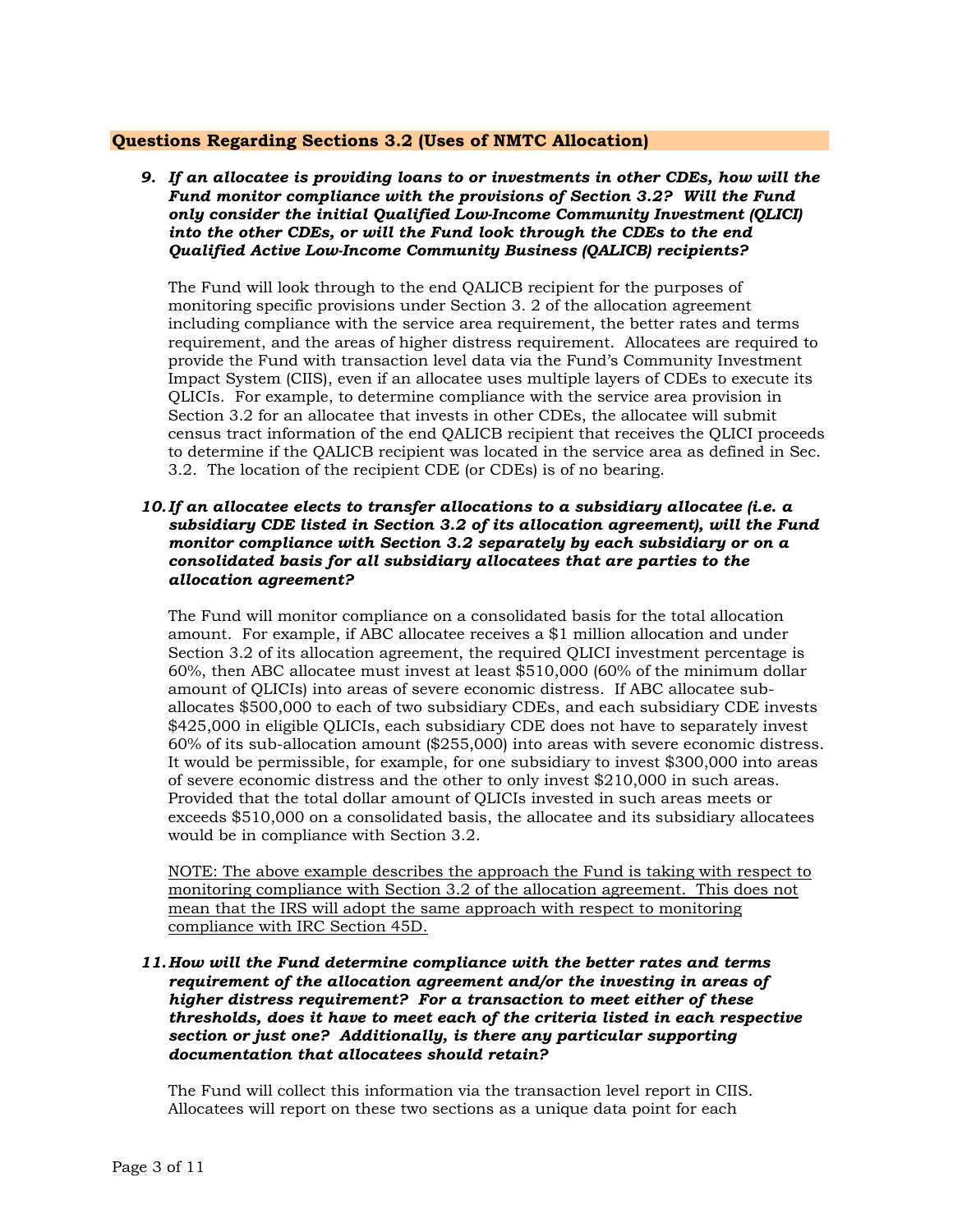transaction. Each transaction does not need to meet all of the criteria listed. Meeting one is sufficient. Supporting documentation must reflect information relevant at the time the loan and/or investment was made.

Supporting documentation for the better rates and terms requirement may include: materials (including published materials from local regulated financial institutions within the allocatee's service area or market) demonstrating prevailing rates or terms at the time the loan or investment was made, which may be compared against the allocatee's QLICI investments; and loan documents on comparable loans that the allocatee has made prior to receiving an allocation, which may be compared against similar documents for the allocatee's QLICI investments; etc.

Supporting documentation for the areas of higher distress requirement may include statistical indices of economic distress such as poverty rates, median family income or unemployment rates at the census tract level (with the exception of CDFI Fund approved Target Areas, which may use block-group or equivalent data) according to the most recent decennial census. See the Fund's website for further information.

# *12. How will the Fund monitor compliance with the unrelated entity requirement in Section 3.2 of the allocation agreement?*

This sub-section of Section 3.2 requires certain allocatees to meet the IRS's "substantially all" requirement by making investments in entities that are unrelated to the allocatee. Allocatees will be required to indicate in the transaction level report whether each QLICI made was to a related or unrelated entity. At no time can the percentage of QLICIs made to related entities exceed 15% of the allocatee's total allocation amount.

# **Questions Regarding Section 6.5 (Reporting)**

## *13. How will an allocatee fulfill its reporting requirements as outlined in Section 6.5 of the allocation agreement?*

Allocatees will submit its Institution and Transaction Level Reports through CIIS and its QEI notices through the Allocation Tracking System (ATS). Both are Internet based systems hosted by the Fund and accessible to the allocatee via its myCDFIFund account. ATS, which is accessible on a real-time basis, will permit allocatees to report on QEI data as required under Section 6.5(a). Allocatees will submit Institution and Transaction Level Reports through CIIS. Allocatees can fax or mail the audited financial statements or send it as an attachment to its Institution Level Report in CIIS.

## *14. When are reports due to the Fund?*

The allocatee must submit its audited financial statement within 180 days of its fiscal year end. The Institution and Transaction Level Reports must be submitted electronically within 180 days of the allocatee's fiscal year end date and QEI data must be reported to the Fund via ATS within 60 days of the investment receipt date.

#### *15.Which organizations are required to submit audited financial statements to the Fund?*

Only allocatees are required to submit audited financial statements to the Fund. Submission of an audited financial statement will be required beginning with the first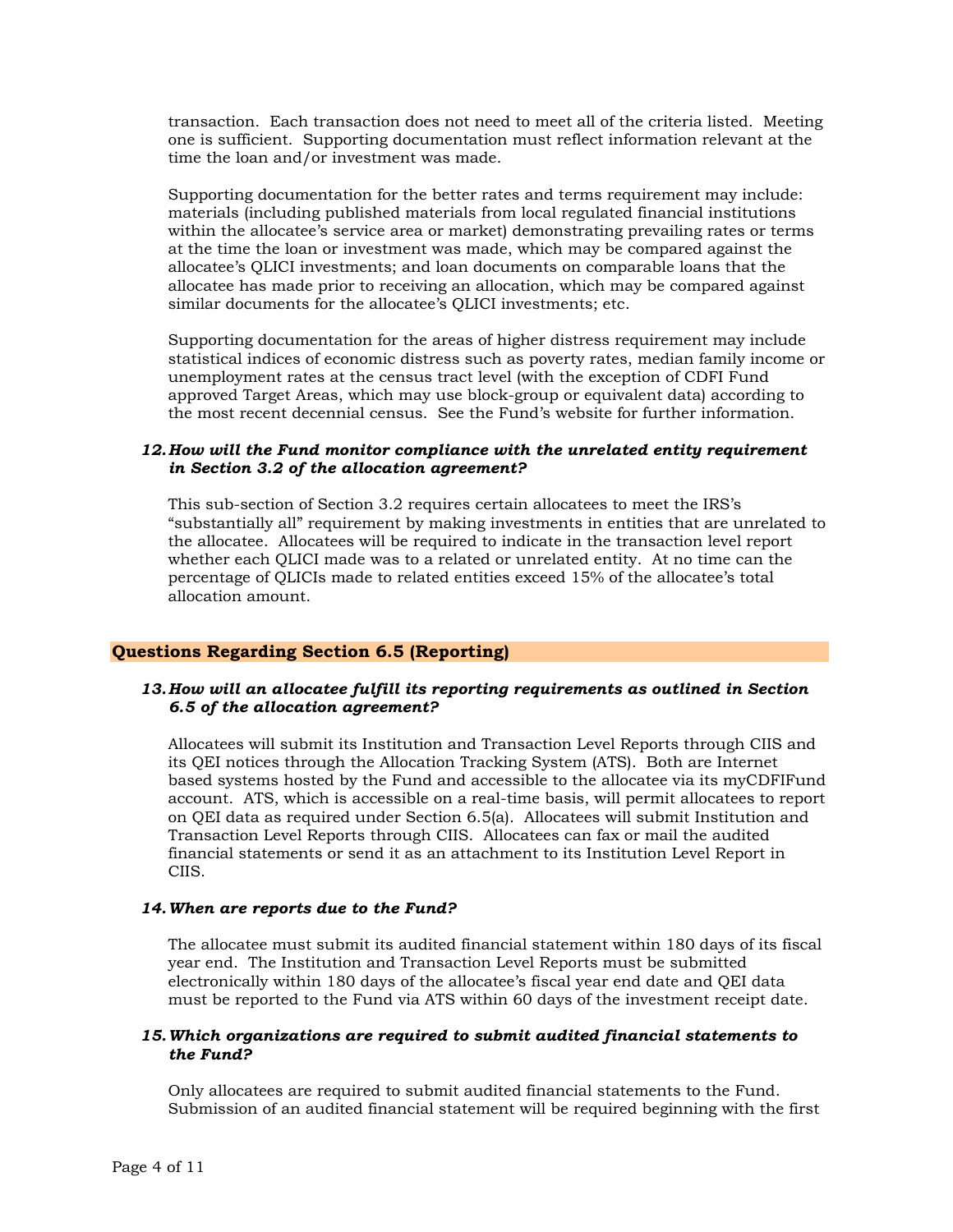fiscal year in which the allocatee executes its allocation agreement. For example, if an allocatee with a FYE date of 12/31/04 executed its allocation agreement on August 31, 2004, it would be required to submit an audited financial statement for the period ending 12/31/04. Audited financial statements will be required for each fiscal year thereafter, until the allocation agreement is terminated.

A subsidiary allocatee that has received a transfer of allocation (sub-allocatee) must have an audit performed for the fiscal year in which it issued a QEI and each year thereafter until the termination of the allocation agreement. It will not have to submit these audits to the Fund.

In lieu of the Fund collecting the sub-allocatee's audited financial statement, the Fund will require the allocatee to annually certify in the Institution Level Report that the sub-allocatee has obtained an "unqualified" opinion on its most recently completed audited financial statement. Please note that the sub-allocatee will only be required to have an audit performed for the fiscal year in which it issued a QEI and each year thereafter until the termination of the allocation agreement.

# *16. Are allocatees that have yet to issue a QEI required to submit Institution and Transaction Level Reports?*

No. Submission of the Institution Level Report will be required beginning with the fiscal year in which the allocatee or subsidiary allocatee(s) issues its first QEI. If the first QEI is made by a subsidiary allocatee then both the subsidiary allocatee and the allocatee will need to submit the Institution Level Report for the fiscal year in which the QEI was made. These reports will be required for each fiscal year thereafter, until the allocation agreement is terminated.

Submission of the Transaction Level Report will be required beginning with the fiscal year in which the allocatee or subsidiary allocatee(s) makes its first Qualified Low-Income Community Investment (QLICI). If the first QLICI is made by a subsidiary allocatee then both the subsidiary allocatee and the allocatee will need to submit reports for the fiscal year in which the QLICI was made. This report will be required for each fiscal year thereafter, until the allocation agreement is terminated.

## *17.What if the allocatee and the subsidiary allocatee have differing fiscal year end dates?*

All reporting due dates are driven by the allocatee's fiscal year end date. The examples provided below clarify the reporting requirements if the allocatee and the sub-allocatee have different fiscal year end dates:

| Audit reporting requirements with differing fiscal year end dates |  |  |  |  |  |
|-------------------------------------------------------------------|--|--|--|--|--|
|-------------------------------------------------------------------|--|--|--|--|--|

| Example 1: | Sub-allocatee fiscal year end date | 06/30/04 |
|------------|------------------------------------|----------|
|            | Allocatee fiscal year end date     | 12/31/04 |
|            | Allocation Agreement Date          | 08/31/04 |
|            | Sub-allocatee QEI issuance date    | 09/30/04 |

Under this example, the allocatee would be required to submit an audited financial statement to the Fund for the fiscal year ending 12/31/04. The sub-allocatee would be required to obtain an audit for the fiscal year ending 6/30/05 as it issued a QEI in that fiscal year though it would not have to submit the audit to the Fund. The allocatee would then be required to certify in its FY 2005 Institution Level Report whether or not the sub-allocatee received an "unqualified" opinion on its most recently completed audited financial statement.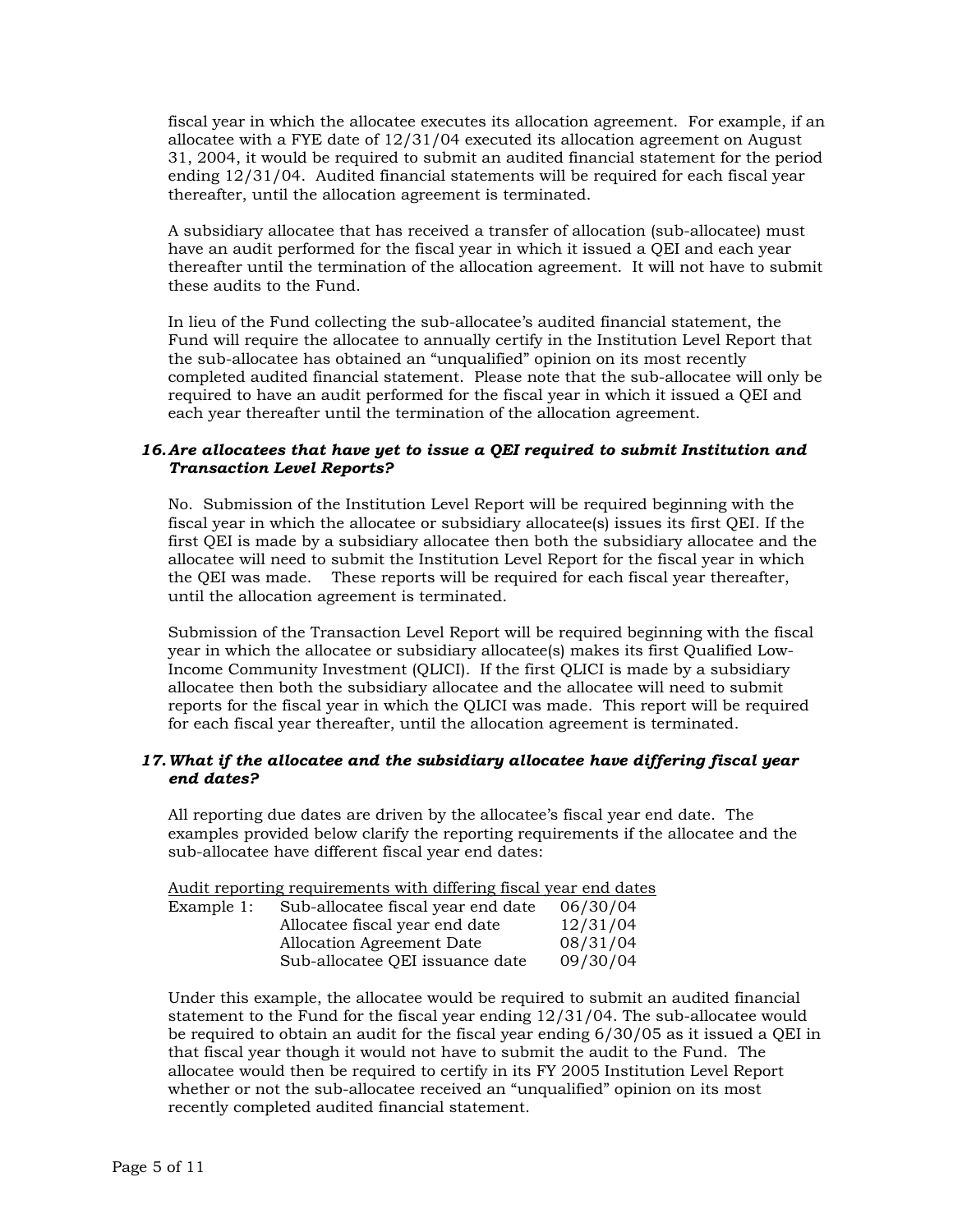| Example 2: | Allocatee fiscal year end date     | 06/30/04 |
|------------|------------------------------------|----------|
|            | Sub-allocatee fiscal year end date | 12/31/04 |
|            | Allocation Agreement Date          | 08/31/04 |
|            | Sub-allocatee QEI issuance date    | 09/30/04 |

Under this example, the allocatee would be required to submit an audited financial statement to the Fund for the fiscal year ending 06/30/05. The sub-allocatee would be required to obtain an audit for the fiscal year ending 12/31/04 as it issued a QEI in that fiscal year though it would not have to submit the audit to the Fund. The allocatee would then be required to certify in its FY 2005 Institution Level Report whether or not the sub-allocatee received an "unqualified" opinion on its most recently completed audited financial statement.

Note: CIIS reports due dates are always determined by the fiscal year of the allocatee regardless if any or all of the allocation has been transferred to a subsidiary-allocatee.

# *18. Will there be any penalties for late reporting?*

Failure to submit required reports by the required deadline may result in default of the allocation agreement. Potential remedies include termination or reallocation of any unused allocations. A default finding would also make the allocatee ineligible to apply for any future CDFI Program funding rounds. Section 8.3 of the allocation agreement lists the remedies available to the Fund when an allocatee defaults under the terms of the agreement.

# **Questions Regarding Section 6.8 (CDE Certification)**

## *19. How will an allocatee maintain their CDE Certification status?*

An allocatee will be required to certify on an annual basis that they continue to meet the Fund's CDE certification requirements. The certification will be completed electronically via CIIS at the time the allocatee submits its reports. If the allocatee has transferred any portion of its allocation to a subsidiary, the allocatee will be required to certify on behalf of the subsidiary as well.

Should the allocatee (or any of its subsidiary allocatees) no longer meet the CDE certification requirements at any time, it must inform the Fund of such material event as required under Section 6.9 of the allocation agreement.

## *20. Are sole proprietorships and single member limited liability companies eligible for CDE certification?*

In order to be certified as a CDE, an entity must be a domestic corporation or partnership for federal tax purposes. Since sole proprietorships and single member limited liability companies (LLC) generally are not considered corporations or partnerships for federal tax purposes, they cannot be certified as a CDE. Any entity that is established as a sole proprietorship or single member LLC must take the required steps to become taxable as a partnership or corporation under federal law prior to executing an allocation agreement and/or prior to an allocatee adding such entity as a subsidiary allocatee to its allocation agreement in Section 3.2.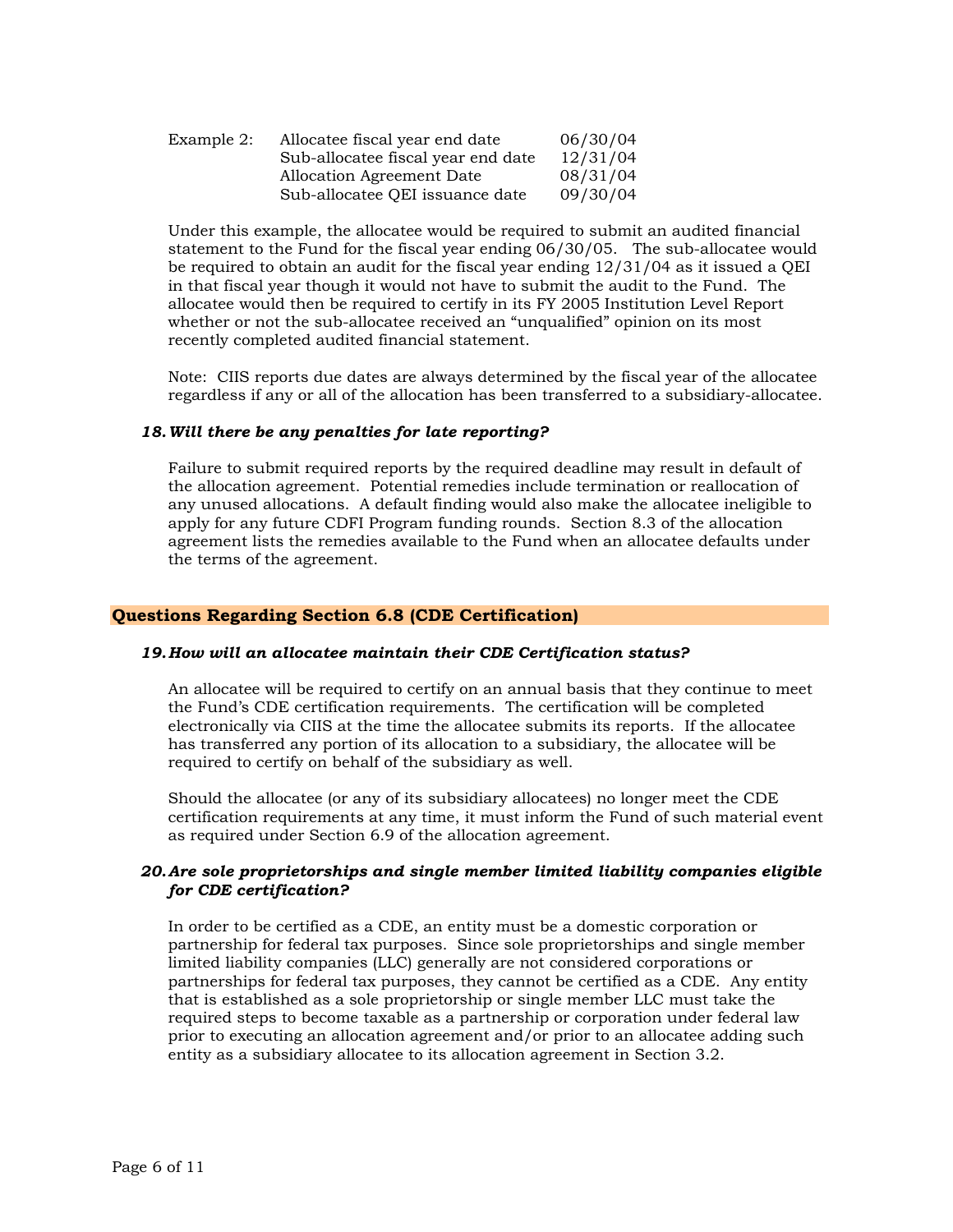## *21. Does the CDE certification have an expiration date?*

In general, a CDE certification designation will last for the life of the organization provided the CDE continues to comply with and meet the Fund's NMTC Program requirements. The exception is those CDEs that obtained certification through selfcertification as a CDFI or a SSBIC. Unlike CDE certification, CDFI certification is valid for only a defined time period. Therefore, an allocatee must either submit an application for re-certification as a CDFI or submit an application for CDE certification. The application must be submitted at the latest, 90 calendar days before the expiration date of the CDE's current CDFI certification. If the Fund receives a re-cert application from the allocatee prior to the expiration date of its CDFI certification, the allocatee will maintain its status as a certified CDE until such time as the Fund completes the certification review.

The Fund will periodically check the SBA's list of approved SSBICs. Should the allocatee no longer be a SSBIC, the Fund will notify the allocatee and allow the allocatee a set time period in which to submit a CDE certification application. This does not preclude the allocatee from informing the Fund, as required by the allocation agreement, of any loss of SSBIC designation prior to the Fund's review and notification.

## **Questions Regarding Section 9.11 (Amendments)**

## *22.Can an allocatee amend their allocation agreement?*

Yes. Allocatees may amend their allocation agreements by submitting written requests to the Fund's Grants Manager. The request, at a minimum must: a) identify the name and control number of the allocatee; b) identify the portion(s) of the allocation agreement that need to be modified; c) state the reasons why the allocatee is making the request; and d) explain the extent to which the proposed modifications are consistent with what the allocatee had proposed in its initial application to the Fund, and will help to further the goals of the New Markets Tax Credit Program. The request can be submitted by mail to the Fund's Grants Manager, Community Development Financial Institutions Fund, 601 13th Street, NW, Suite 200 South, Washington, DC 20005 or by email to [cdfihelp@cdfi.treas.gov](mailto:cdfihelp@cdfi.treas.gov) or [gmc@cdfi.treas.gov](mailto:gmc@cdfi.treas.gov) with subject line: NMTC: Allocation Agreement Amendment Request. Justification for approving an amendment to an allocation agreement must be based upon a determination that the amendment is: a) consistent with the intent of the NMTC Program statute and regulations and furthers the goals of the NMTC Program; b) consistent with (or not a substantive departure from) the business strategy proposed in the initial application for an allocation; and c) sufficiently narrow in scope that it does not disadvantage other allocatees or other applicants from the same allocation round.

While an amendment request can be submitted at any time, it must be submitted no later than 90 calendar days before the allocatee's fiscal year end if a determination is desired prior to the end of the allocatee's fiscal year reporting period.

## *23.How can allocatees add additional subsidiary CDEs to Section 3.2?*

Allocatees wishing to add additional subsidiaries for the purposes of a transfer of allocations should submit a CDE certification application for the subsidiary CDE as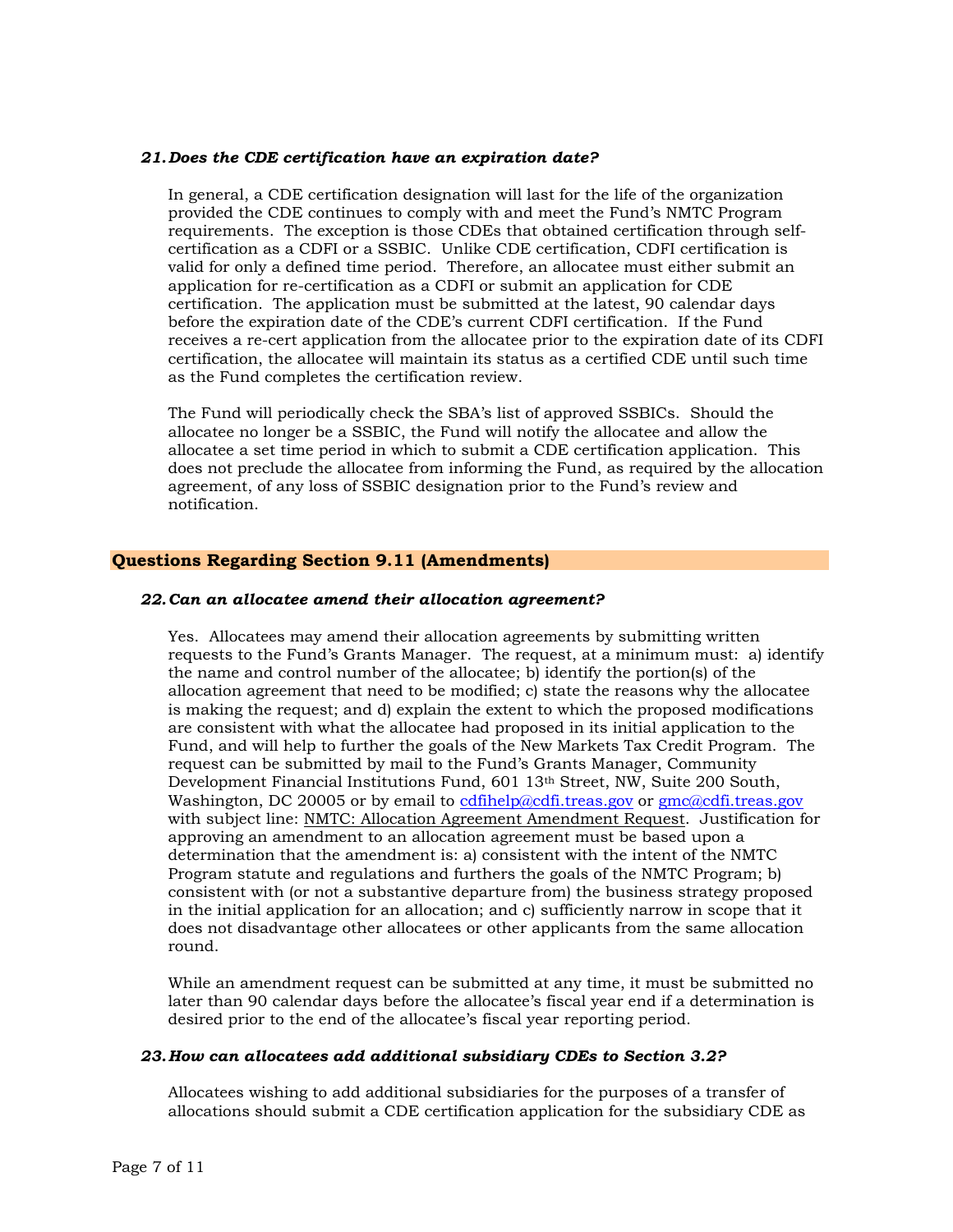soon as possible as instructed on the Fund's website. In order for the Fund to expedite its review of the certification application and to alert the Fund that the allocatee would like to amend its allocation agreement, the allocatee should send a written request to the Fund's Grants Manager. Include the name and award number of the allocatee and the name(s) of the subsidiary CDE (if available, include the CDE Certification Application Control Number of the subsidiary) to be added to the allocation agreement. The request can be submitted by mail to the Fund's Grants Manager, Community Development Financial Institutions Fund, 601 13th Street, NW, Suite 200 South, Washington, DC 20005 or by email to [cdfihelp@cdfi.treas.gov](mailto:cdfihelp@cdfi.treas.gov) or [gmc@cdfi.treas.gov](mailto:gmc@cdfi.treas.gov) with subject line: NMTC: Allocation Agreement Amendment Request. Upon certification of these CDEs, the Fund's Legal office will work with the allocatee to obtain the appropriate documents required to amend the allocation agreement. The allocatee MUST be listed as the Applicant CDE in the CDE Certification Application; do not list the additional subsidiary entities as the applicant CDE. If the application does not list the allocatee as the Applicant CDE as instructed, the Fund's databases will not link the subsidiaries to the allocatee, and the allocatee will NOT be able to add these subsidiaries to its allocation agreement, and therefore, the allocatee will NOT be able to transfer any portion of its Allocation Award to such subsidiary entities.

NOTE: the above process does not apply to allocatees certified and established as a single entity under the Delaware Series Model. All activities within ATS and all data submitted within the institution and transaction level reports should be reported as if conducted by the Master series.

# **Questions Regarding Section 2.6 (Control of subsidiary allocatees)**

## *24.Are New Markets Tax Credit Program (NMTC) allocation recipients (allocatees) permitted to transfer their tax credit authority to other entities?*

Yes. Allocatees may transfer all or a portion of their allocation authority to subsidiary entities (subsidiary allocatees), provided that each such subsidiary: a) has been certified as a qualified community development entity (CDE) by the CDFI Fund; b) is included as a party to an allocation agreement, either at the time of initial execution or through a subsequent amendment; and c) is "controlled" (as defined in the allocation agreement) by the allocatee at all times throughout the term of the allocation agreement.

## *25.How does the CDFI Fund define "Control," for the purpose of demonstrating that an allocatee controls a subsidiary entity?*

The CDFI Fund defines "Control" as:

- (a) Ownership, control or power to vote more than 50 percent of the outstanding shares of any class of Voting Securities of any entity, directly or indirectly or acting through one or more other persons;
- (b) Control in any manner over the election of a majority of the directors, trustees, or general partners (or individuals exercising similar functions) of any other entity; or
- (c) Power to exercise, directly or indirectly, a controlling influence over the management policies or investment decisions of another entity, as determined by the Fund.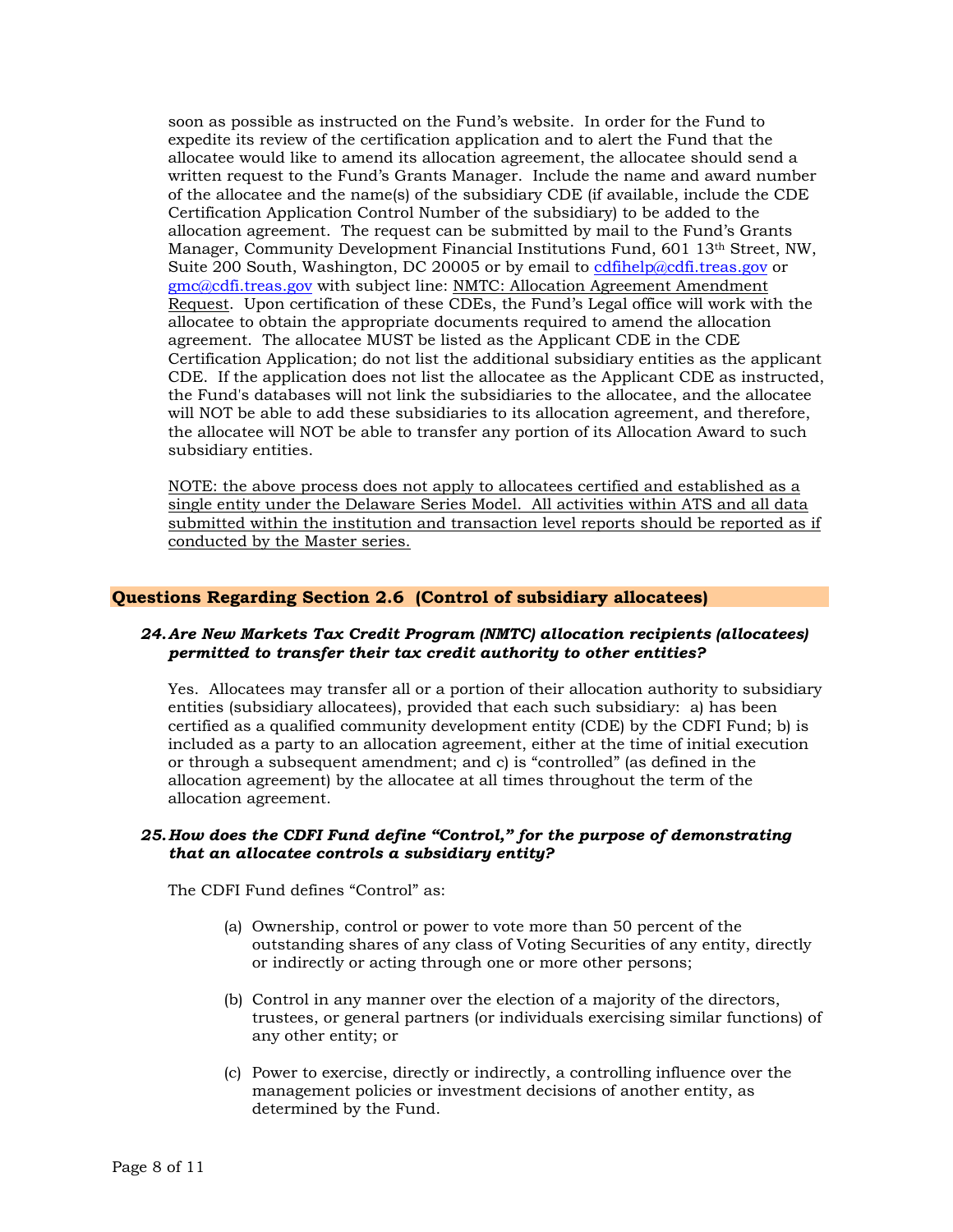An allocatee demonstrates Control of a subsidiary entity by meeting any one of these three criteria. An allocatee does not have to satisfy all three criteria in order to be deemed to Control a subsidiary entity. (See Question 28 for additional requirements applicable to 2005 round allocatees).

## *26. What does the CDFI Fund deem to be a "controlling influence over the management policies" of another entity?*

In order to demonstrate a controlling influence over the management policies of a subsidiary allocatee, the allocatee must be, at a minimum:

- (a) Identified in all appropriate organizational documents as the managing entity of the subsidiary allocatee (e.g., the general partner, managing partner, managing member or similar managing entity of the subsidiary allocatee);
- (b) At all times in principal control over the day-to-day operations of the subsidiary allocatee, and no other parties (including investors) may impose unreasonable limitations on the rights and privileges of the allocatee to carry out such general management functions or undermine the allocatee's control over the management of the subsidiary allocatee. The allocatee may enter into contracts with other entities to perform general management functions (e.g., underwriting transactions; compliance and monitoring), but the allocatee must retain the authority to remove the contracted parties with or without cause. Some indicia of management control include, but are not limited to, the authority to:
	- (i) Make all material decisions affecting the business and affairs of the entity;
	- (ii) Act for and bind the entity and to operate and administer the business;
	- *(iii)* Make strategic, governance, and *contract decisions;*
	- (iv) Establish all policies governing operations of the entity;
	- (v) Acquire and dispose of interests in real or personal property;
	- (vi) Establish and maintain bank accounts;
	- (vii) Employ and terminate all officers, employees, consultants, and agents of the entity; and
	- (viii) Exercise responsibility for business development, raising capital, underwriting, portfolio monitoring, reporting and compliance.

The existence of any one of these indicia, by itself, will not necessarily meet the management control test. Instead, when making a control determination the CDFI Fund will evaluate the totality of all of the facts and circumstances in each particular matter, including the existence of the factors listed above.

Please also note that certain factors which may amount to an unreasonable limitation on an allocatee's management control, include, but are not limited to: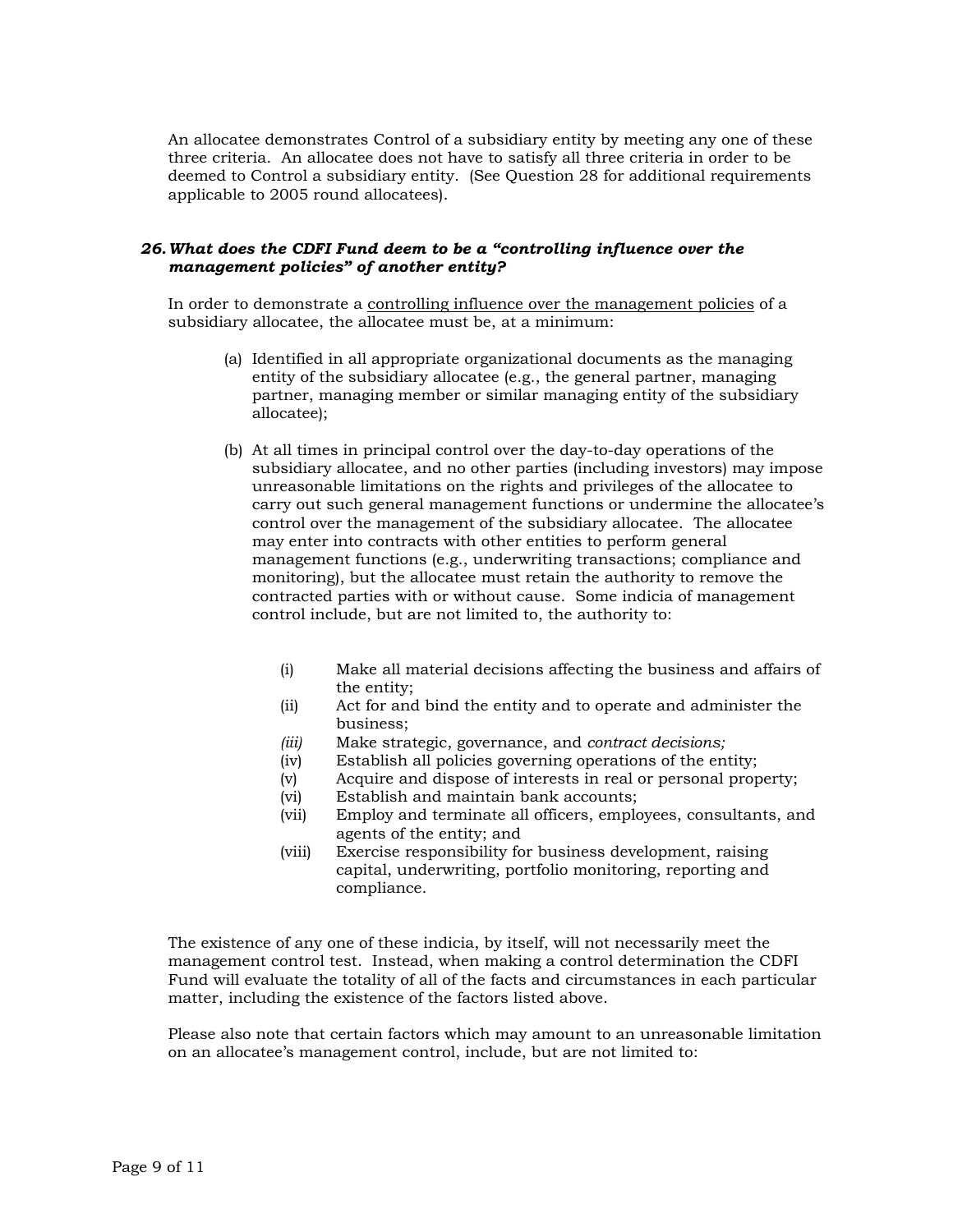- (i) The prohibition of the sale, disposition or transfer of any assets of the entity;
- (ii) The prohibition of entering into contracts valued above an unreasonably low threshold (e.g., \$5,000); and
- (iii) The hiring of agents or other entities controlled by investors in the allocatee or its subsidiary entities.

The existence of any one of these factors could result in a determination that the allocatee does not have management control over its subsidiary entity.

## *27. How does the CDFI Fund view investor rights to remove the allocatee as the managing entity of the subsidiary allocatee?*

The CDFI Fund is aware that many operating agreements for subsidiary entities may afford investors with the right to remove a managing entity for malfeasance or negligence. However, if such removal rights include: (a) the right to remove the managing entity without cause or (b) the right to remove the managing entity for violation of any provision of the operating agreement or any misconduct or breach of contractual obligations which does not have a material adverse effect on the business of the entity, the CDFI Fund could determine that the allocatee does not have management control over its subsidiary entity. In addition, if the investor decides to exercise its removal rights and, as a result, the allocatee no longer has any control over its subsidiary entity, the CDFI Fund may determine that such occurrence is an event of default under the terms of the allocation agreement and the CDFI Fund has the discretion to impose any or all of the remedies contained in the allocation agreement*.* 

NOTE:Events of default are set forth in Section 8.1 of the allocation agreement. The remedies available to the CDFI Fund upon the occurrence of an event of default are set forth in Section 8.3 of the Allocation Agreement. Events of recapture are set forth in 26 USC  $\S$  45D(g) and Section 8.2 of the allocation agreement and include instances in which: (a) the allocatee ceases to be a certified CDE; (b) the proceeds of a qualified equity investment (QEI) cease to be used as required by 26 USC 45D $(b)(1)(B)$ ; and (c) a QEI is redeemed by the allocatee. The CDFI Fund also has the right to approve all successors of the allocatee's interests as a party to the allocation agreement (see Section 9.4 of the allocation agreement).

## *28. What does the CDFI Fund deem to be a "controlling influence over the investment decisions" of another entity?*

In order to demonstrate a controlling influence over the investment decisions of a subsidiary allocatee, the allocatee must, at a minimum, have the authority to propose potential NMTC investments and the authority to approve all proposed transactions involving the use of NMTC proceeds. In other words, at no time can a qualified lowincome community investment (QLICI) be made without the authorization of the allocatee. This rule applies to initial NMTC investments as well as re-investments of NMTC proceeds that occur during the seven-year investment period. The allocatee's approval authority may be either explicit (e.g., the operating agreement clearly states the approval rights) or implicit (e.g., the final investment decision authority rests with an investment committee, the majority of whose members are appointed by the allocatee and are not affiliated with the investor).